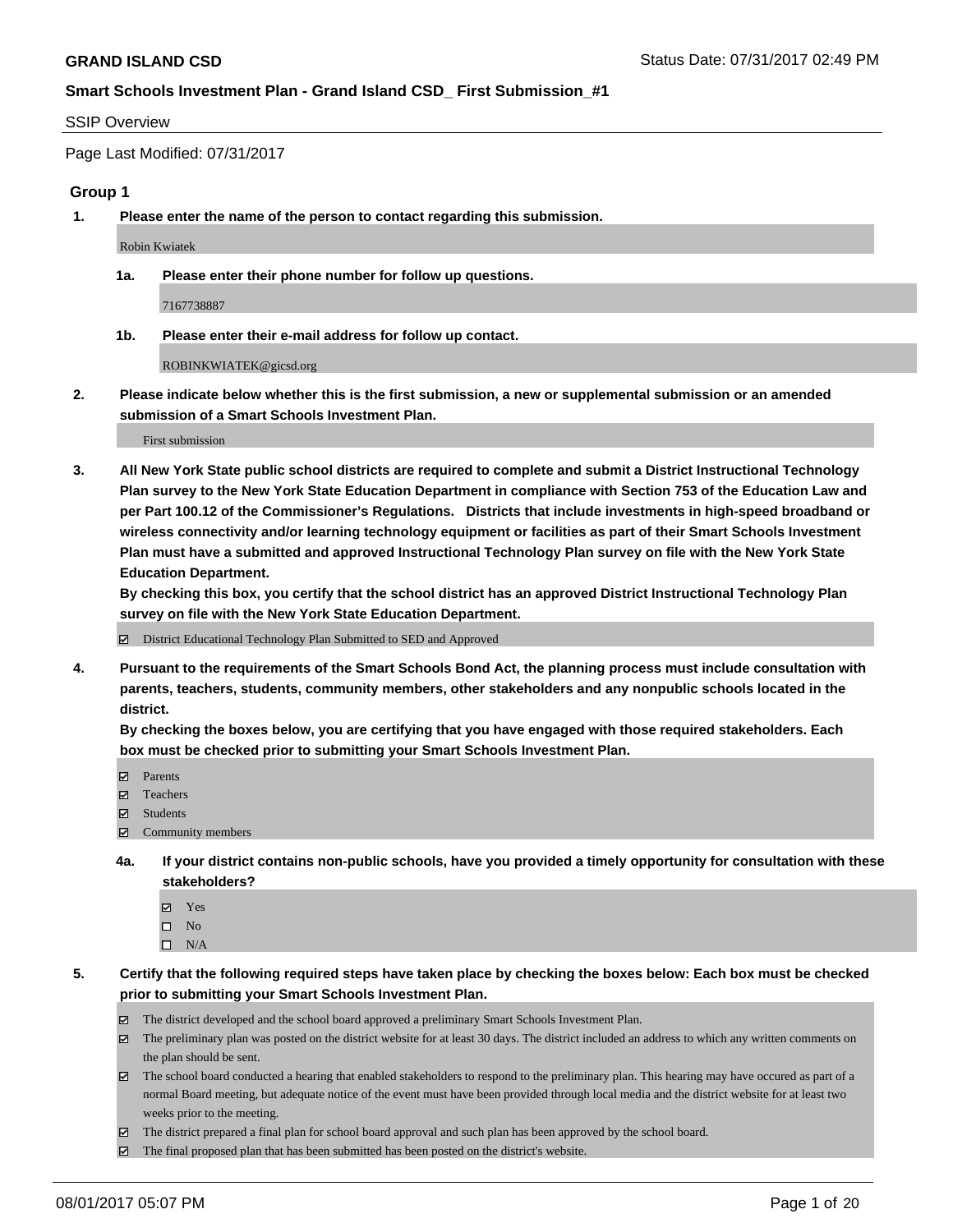#### SSIP Overview

Page Last Modified: 07/31/2017

**5a. Please upload the proposed Smart Schools Investment Plan (SSIP) that was posted on the district's website, along with any supporting materials. Note that this should be different than your recently submitted Educational Technology Survey. The Final SSIP, as approved by the School Board, should also be posted on the website and remain there during the course of the projects contained therein.**

Smart Schools Investment Plan Final.pdf

**5b. Enter the webpage address where the final Smart Schools Investment Plan is posted. The Plan should remain posted for the life of the included projects.**

http://www.grandislandschools.org/departments.cfm?subpage=240

**6. Please enter an estimate of the total number of students and staff that will benefit from this Smart Schools Investment Plan based on the cumulative projects submitted to date.**

737

**7. An LEA/School District may partner with one or more other LEA/School Districts to form a consortium to pool Smart Schools Bond Act funds for a project that meets all other Smart School Bond Act requirements. Each school district participating in the consortium will need to file an approved Smart Schools Investment Plan for the project and submit a signed Memorandum of Understanding that sets forth the details of the consortium including the roles of each respective district.**

 $\Box$  The district plans to participate in a consortium to partner with other school district(s) to implement a Smart Schools project.

**8. Please enter the name and 6-digit SED Code for each LEA/School District participating in the Consortium.**

| <b>Partner LEA/District</b> | <b>ISED BEDS Code</b> |
|-----------------------------|-----------------------|
| (No Response)               | (No Response)         |

**9. Please upload a signed Memorandum of Understanding with all of the participating Consortium partners.**

(No Response)

**10. Your district's Smart Schools Bond Act Allocation is:**

\$1,629,396

**11. Enter the budget sub-allocations by category that you are submitting for approval at this time. If you are not budgeting SSBA funds for a category, please enter 0 (zero.) If the value entered is \$0, you will not be required to complete that survey question.**

|                                              | Sub-        |
|----------------------------------------------|-------------|
|                                              | Allocations |
| <b>School Connectivity</b>                   | 0           |
| <b>Connectivity Projects for Communities</b> | 0           |
| <b>Classroom Technology</b>                  | 206,250     |
| Pre-Kindergarten Classrooms                  | 0           |
| Replace Transportable Classrooms             | 0           |
| <b>High-Tech Security Features</b>           | 0           |
| Totals:                                      | 206,250     |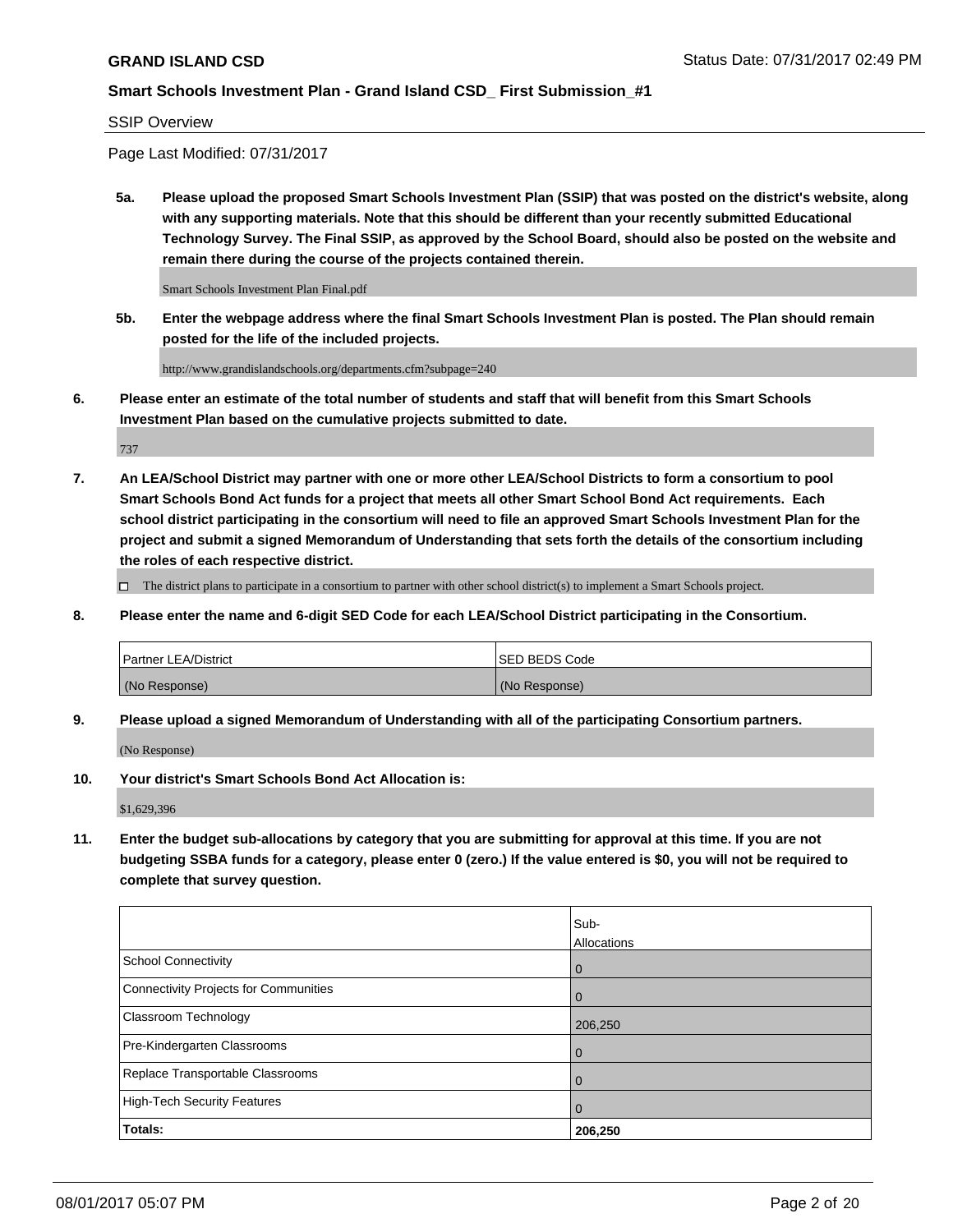#### School Connectivity

## **Group 1**

- **1. In order for students and faculty to receive the maximum benefit from the technology made available under the Smart Schools Bond Act, their school buildings must possess sufficient connectivity infrastructure to ensure that devices can be used during the school day. Smart Schools Investment Plans must demonstrate that:**
	- **sufficient infrastructure that meets the Federal Communications Commission's 100 Mbps per 1,000 students standard currently exists in the buildings where new devices will be deployed, or**
	- **is a planned use of a portion of Smart Schools Bond Act funds, or**
	- **is under development through another funding source.**

**Smart Schools Bond Act funds used for technology infrastructure or classroom technology investments must increase the number of school buildings that meet or exceed the minimum speed standard of 100 Mbps per 1,000 students and staff within 12 months. This standard may be met on either a contracted 24/7 firm service or a "burstable" capability. If the standard is met under the burstable criteria, it must be:**

**1. Specifically codified in a service contract with a provider, and**

**2. Guaranteed to be available to all students and devices as needed, particularly during periods of high demand, such as computer-based testing (CBT) periods.**

**Please describe how your district already meets or is planning to meet this standard within 12 months of plan submission.**

(No Response)

- **1a. If a district believes that it will be impossible to meet this standard within 12 months, it may apply for a waiver of this requirement, as described on the Smart Schools website. The waiver must be filed and approved by SED prior to submitting this survey.**
	- By checking this box, you are certifying that the school district has an approved waiver of this requirement on file with the New York State Education Department.

#### **2. Connectivity Speed Calculator (Required)**

|                         | I Number of<br><b>Students</b> | Multiply by<br>100 Kbps | Divide by 1000   Current Speed<br>to Convert to | lin Mb    | Expected<br>Speed to be  | <b>Expected Date</b><br>When |
|-------------------------|--------------------------------|-------------------------|-------------------------------------------------|-----------|--------------------------|------------------------------|
|                         |                                |                         | Required                                        |           | Attained Within Required |                              |
|                         |                                |                         | Speed in Mb                                     |           | 12 Months                | Speed Will be                |
|                         |                                |                         |                                                 |           |                          | Met                          |
| <b>Calculated Speed</b> | (No                            | (No Response)           | (No                                             | (No       | (No                      | (No                          |
|                         | Response)                      |                         | Response)                                       | Response) | Response)                | Response)                    |

**3. Describe how you intend to use Smart Schools Bond Act funds for high-speed broadband and/or wireless connectivity projects in school buildings.**

(No Response)

**4. Describe the linkage between the district's District Instructional Technology Plan and the proposed projects. (There should be a link between your response to this question and your response to Question 1 in Part E. Curriculum and Instruction "What are the district's plans to use digital connectivity and technology to improve teaching and learning?)**

(No Response)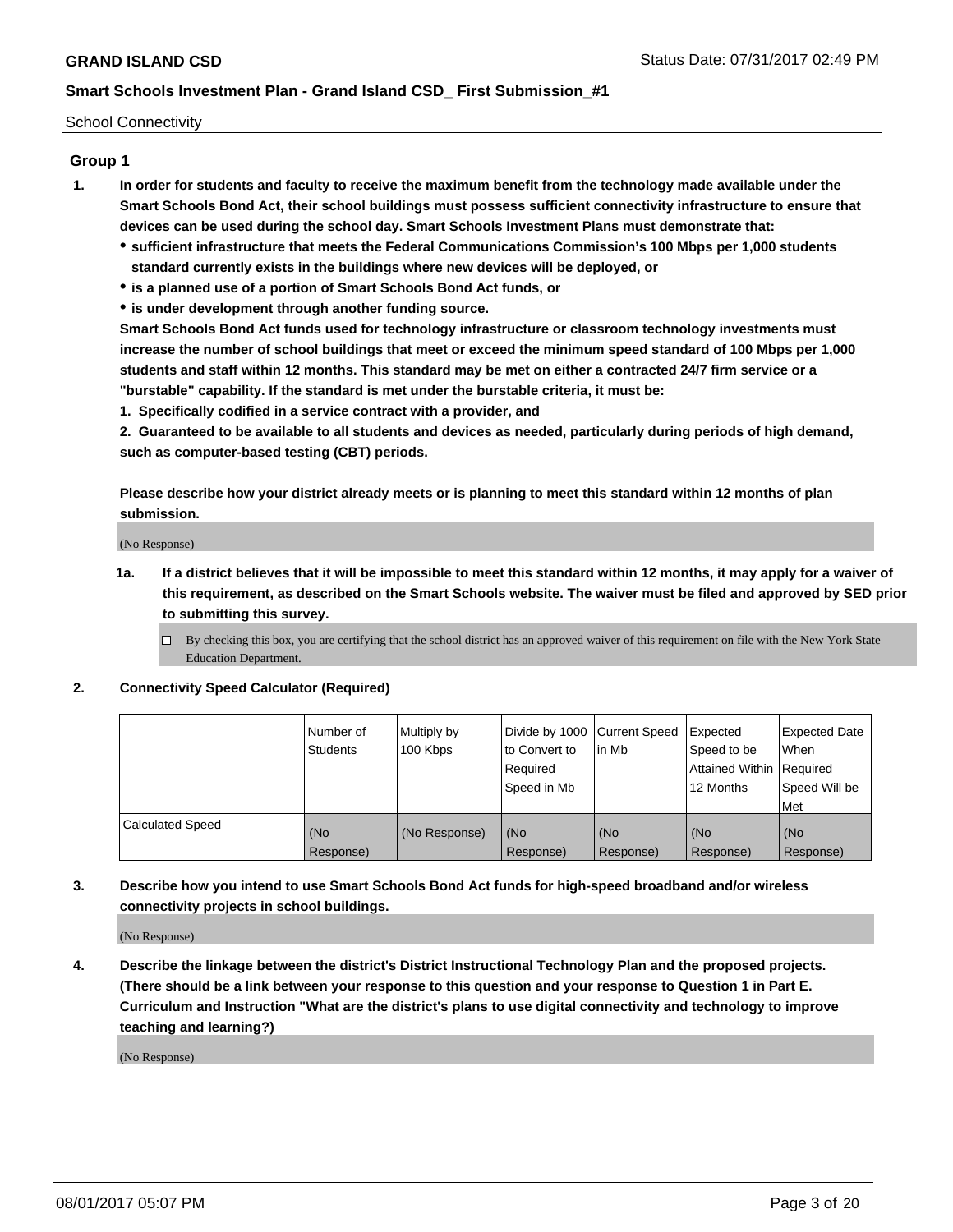School Connectivity

**5. If the district wishes to have students and staff access the Internet from wireless devices within the school building, or in close proximity to it, it must first ensure that it has a robust Wi-Fi network in place that has sufficient bandwidth to meet user demand.**

**Please describe how you have quantified this demand and how you plan to meet this demand.**

(No Response)

**6. As indicated on Page 5 of the guidance, the Office of Facilities Planning will have to conduct a preliminary review of all capital projects, including connectivity projects.**

**Please indicate on a separate row each project number given to you by the Office of Facilities Planning.**

| <b>Project Number</b> |  |
|-----------------------|--|
| (No Response)         |  |

**7. Certain high-tech security and connectivity infrastructure projects may be eligible for an expedited review process as determined by the Office of Facilities Planning.**

**Was your project deemed eligible for streamlined review?**

(No Response)

**8. Include the name and license number of the architect or engineer of record.**

| <b>Name</b>   | l License Number |
|---------------|------------------|
| (No Response) | (No Response)    |

**9. If you are submitting an allocation for School Connectivity complete this table. Note that the calculated Total at the bottom of the table must equal the Total allocation for this category that you entered in the SSIP Overview overall budget.** 

|                                                   | Sub-              |
|---------------------------------------------------|-------------------|
|                                                   | <b>Allocation</b> |
| Network/Access Costs                              | (No Response)     |
| Outside Plant Costs                               | (No Response)     |
| <b>School Internal Connections and Components</b> | (No Response)     |
| <b>Professional Services</b>                      | (No Response)     |
| Testing                                           | (No Response)     |
| <b>Other Upfront Costs</b>                        | (No Response)     |
| <b>Other Costs</b>                                | (No Response)     |
| Totals:                                           | 0                 |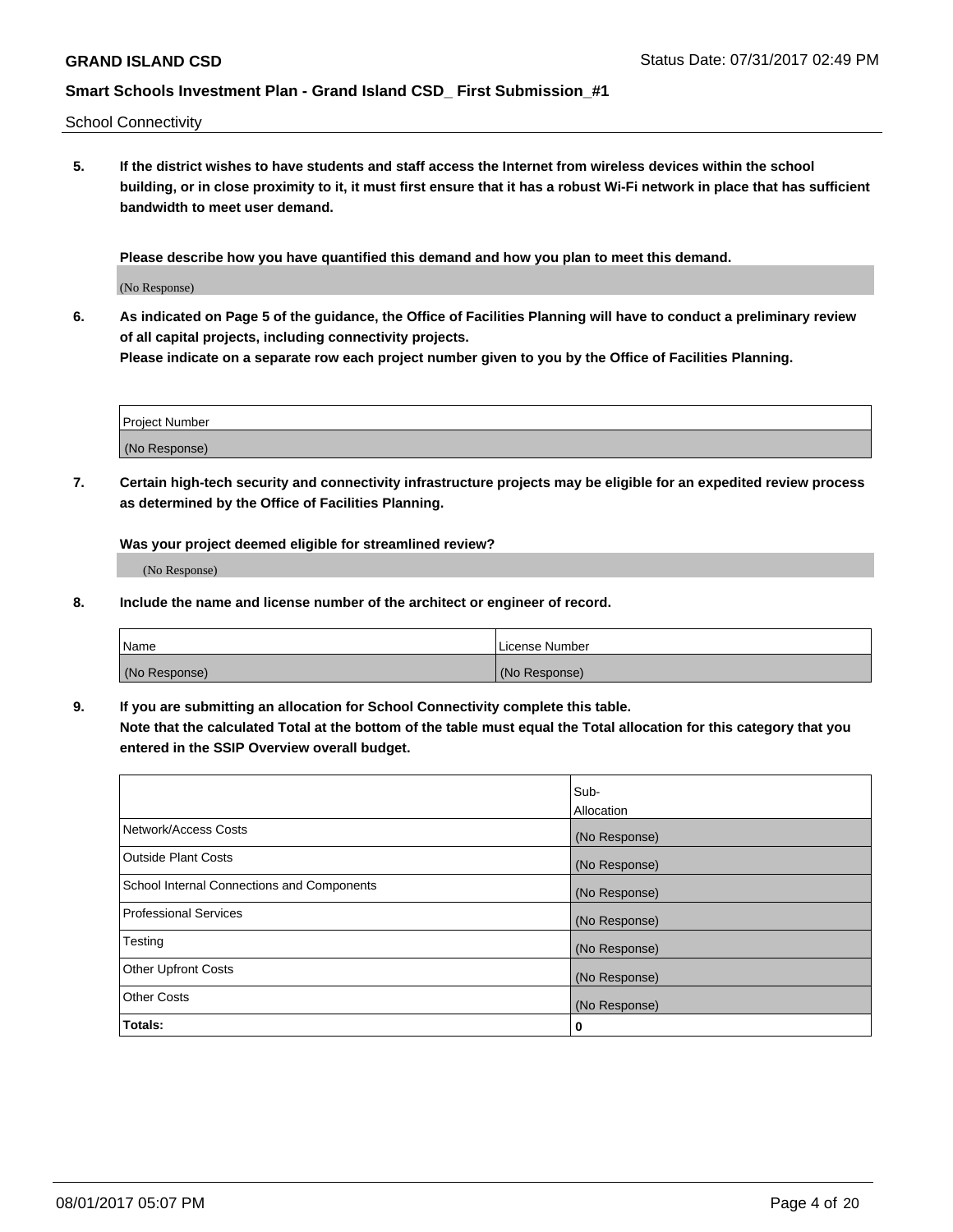School Connectivity

**10. Please detail the type, quantity, per unit cost and total cost of the eligible items under each sub-category. This is especially important for any expenditures listed under the "Other" category. All expenditures must be eligible for tax-exempt financing to be reimbursed through the SSBA. Sufficient detail must be provided so that we can verify this is the case. If you have any questions, please contact us directly through smartschools@nysed.gov. NOTE: Wireless Access Points should be included in this category, not under Classroom Educational Technology, except those that will be loaned/purchased for nonpublic schools. Add rows under each sub-category for additional items, as needed.**

| Select the allowable expenditure | Item to be purchased | Quantity      | Cost per Item | <b>Total Cost</b> |
|----------------------------------|----------------------|---------------|---------------|-------------------|
| type.                            |                      |               |               |                   |
| Repeat to add another item under |                      |               |               |                   |
| each type.                       |                      |               |               |                   |
| (No Response)                    | (No Response)        | (No Response) | (No Response) | (No Response)     |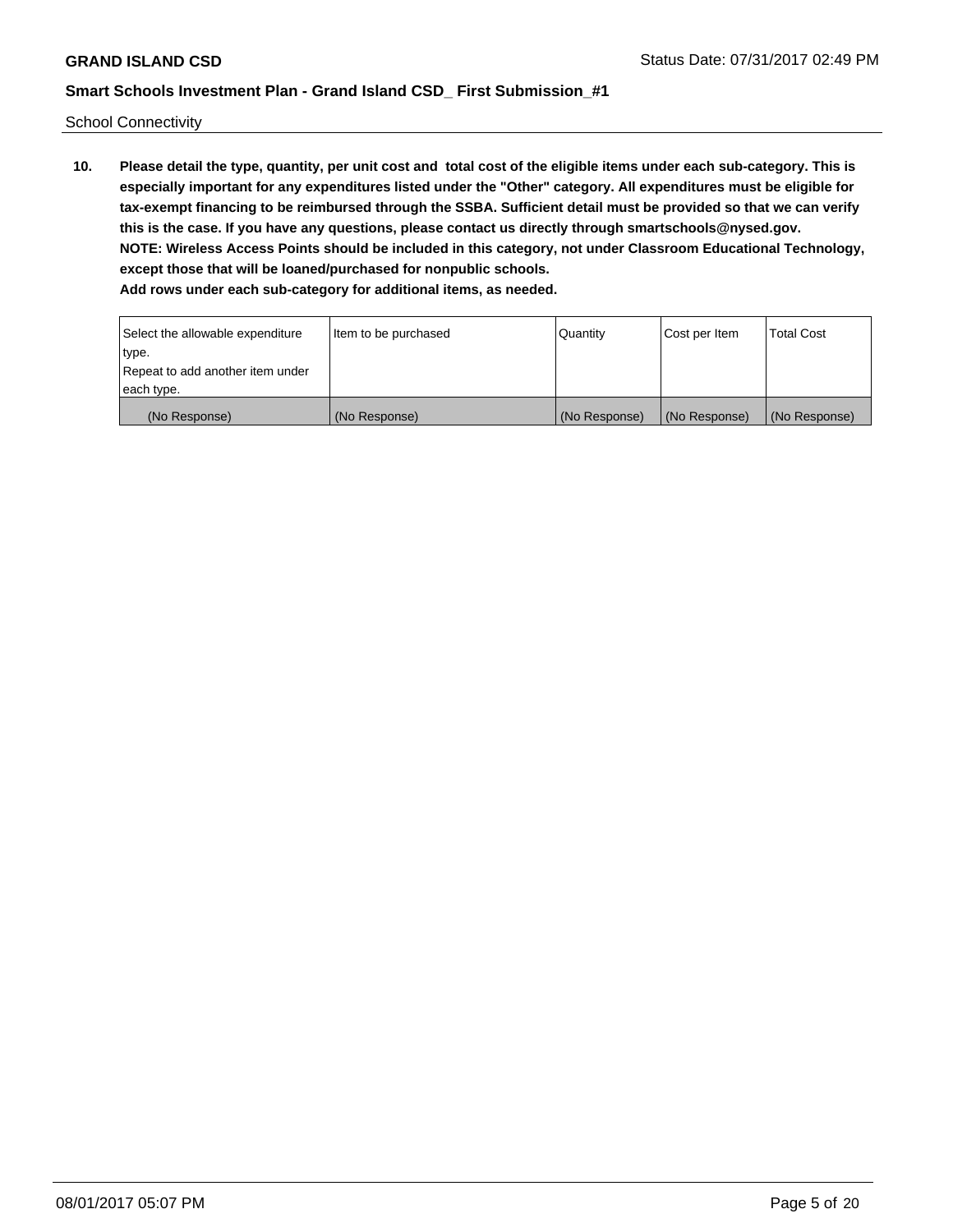Community Connectivity (Broadband and Wireless)

### **Group 1**

**1. Describe how you intend to use Smart Schools Bond Act funds for high-speed broadband and/or wireless connectivity projects in the community.**

(No Response)

**2. Please describe how the proposed project(s) will promote student achievement and increase student and/or staff access to the Internet in a manner that enhances student learning and/or instruction outside of the school day and/or school building.**

(No Response)

**3. Community connectivity projects must comply with all the necessary local building codes and regulations (building and related permits are not required prior to plan submission).**

 $\Box$  I certify that we will comply with all the necessary local building codes and regulations.

**4. Please describe the physical location of the proposed investment.**

(No Response)

**5. Please provide the initial list of partners participating in the Community Connectivity Broadband Project, along with their Federal Tax Identification (Employer Identification) number.**

| <b>Project Partners</b> | Federal ID#   |
|-------------------------|---------------|
| (No Response)           | (No Response) |

**6. If you are submitting an allocation for Community Connectivity, complete this table. Note that the calculated Total at the bottom of the table must equal the Total allocation for this category that you entered in the SSIP Overview overall budget.**

|                                    | Sub-Allocation |
|------------------------------------|----------------|
| Network/Access Costs               | (No Response)  |
| Outside Plant Costs                | (No Response)  |
| <b>Tower Costs</b>                 | (No Response)  |
| <b>Customer Premises Equipment</b> | (No Response)  |
| Professional Services              | (No Response)  |
| Testing                            | (No Response)  |
| <b>Other Upfront Costs</b>         | (No Response)  |
| <b>Other Costs</b>                 | (No Response)  |
| Totals:                            | 0              |

**7. Please detail the type, quantity, per unit cost and total cost of the eligible items under each sub-category. This is especially important for any expenditures listed under the "Other" category. All expenditures must be capital-bond eligible to be reimbursed through the SSBA. If you have any questions, please contact us directly through smartschools@nysed.gov.**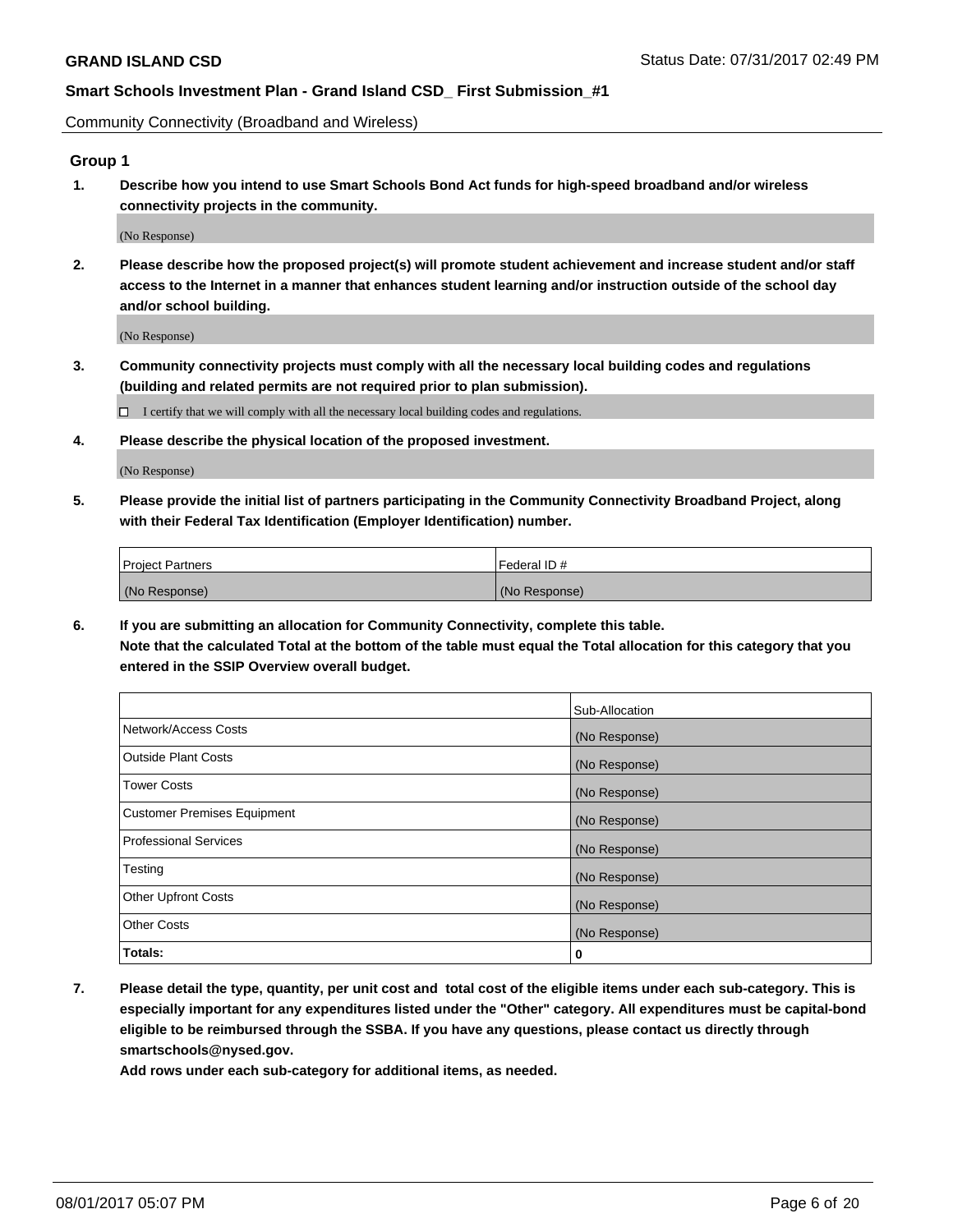Community Connectivity (Broadband and Wireless)

| Select the allowable expenditure | Item to be purchased | Quantity      | Cost per Item | <b>Total Cost</b> |
|----------------------------------|----------------------|---------------|---------------|-------------------|
| type.                            |                      |               |               |                   |
| Repeat to add another item under |                      |               |               |                   |
| each type.                       |                      |               |               |                   |
| (No Response)                    | (No Response)        | (No Response) | (No Response) | (No Response)     |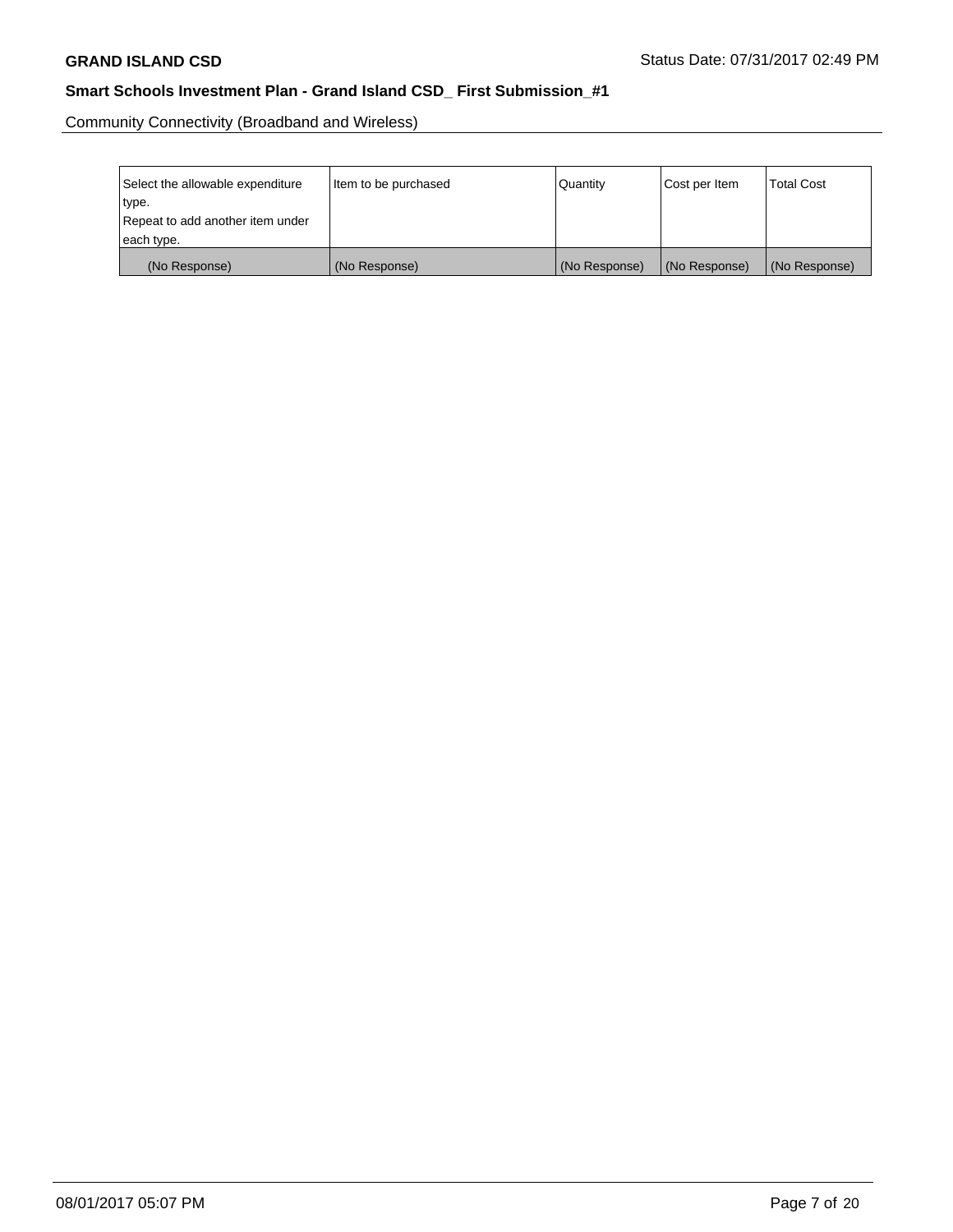### Classroom Learning Technology

Page Last Modified: 07/31/2017

## **Questions**

**1. In order for students and faculty to receive the maximum benefit from the technology made available under the Smart Schools Bond Act, their school buildings must possess sufficient connectivity infrastructure to ensure that devices can be used during the school day. Smart Schools Investment Plans must demonstrate that sufficient infrastructure that meets the Federal Communications Commission's 100 Mbps per 1,000 students standard currently exists in the buildings where new devices will be deployed, or is a planned use of a portion of Smart Schools Bond Act funds, or is under development through another funding source.**

**Smart Schools Bond Act funds used for technology infrastructure or classroom technology investments must increase the number of school buildings that meet or exceed the minimum speed standard of 100 Mbps per 1,000 students and staff within 12 months. This standard may be met on either a contracted 24/7 firm service or a "burstable" capability. If the standard is met under the burstable criteria, it must be:**

- **1. Specifically codified in a service contract with a provider, and**
- **2. Guaranteed to be available to all students and devices as needed, particularly during periods of high demand, such as computer-based testing (CBT) periods.**

**Please describe how your district already meets or is planning to meet this standard within 12 months of plan submission.**

The Grand Island CSD already meets the minimum standard of 100 Mbps per 1,000 students. Updated equipment from an e-rate project to upgrade switches and increase the number of wireless access points will improve our infrastructure and allow students and staff to connect more mobile devices at a higher speed.

- **1a. If a district believes that it will be impossible to meet this standard within 12 months, it may apply for a waiver of this requirement, as described on the Smart Schools website. The waiver must be filed and approved by SED prior to submitting this survey.**
	- $\Box$  By checking this box, you are certifying that the school district has an approved waiver of this requirement on file with the New York State Education Department.

**2. Connectivity Speed Calculator (Required)**

|                  | Number of<br>Students | Multiply by<br>100 Kbps | Divide by 1000 Current Speed<br>to Convert to | lin Mb | Expected<br>Speed to be                 | <b>Expected Date</b><br><b>When</b> |
|------------------|-----------------------|-------------------------|-----------------------------------------------|--------|-----------------------------------------|-------------------------------------|
|                  |                       |                         | Required<br>l Speed in Mb                     |        | Attained Within   Required<br>12 Months | Speed Will be                       |
|                  |                       |                         |                                               |        |                                         | Met                                 |
| Calculated Speed | 2.920                 | 292,000                 | 292                                           | 1000   | 1000                                    | current                             |

**3. If the district wishes to have students and staff access the Internet from wireless devices within the school building, or in close proximity to it, it must first ensure that it has a robust Wi-Fi network in place that has sufficient bandwidth to meet user demand.**

**Please describe how you have quantified this demand and how you plan to meet this demand.**

We currently have one access point for every two classrooms. Our average class size is 25 students. Our access points are capable of 900Mbps each and approximately 60 devices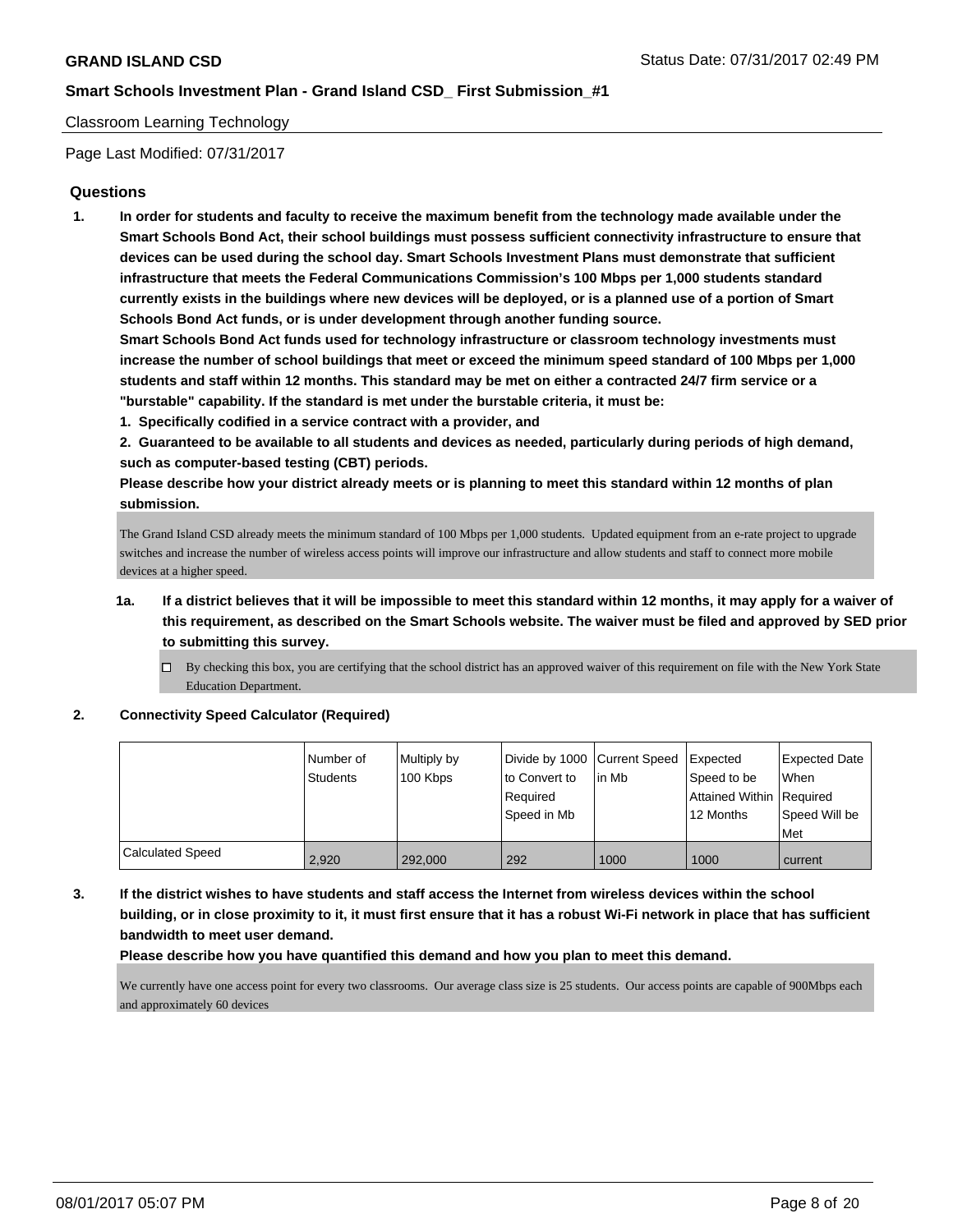### Classroom Learning Technology

Page Last Modified: 07/31/2017

**4. All New York State public school districts are required to complete and submit an Instructional Technology Plan survey to the New York State Education Department in compliance with Section 753 of the Education Law and per Part 100.12 of the Commissioner's Regulations. Districts that include educational technology purchases as part of their Smart Schools Investment Plan must have**

**a submitted and approved Instructional Technology Plan survey on file with the New York State Education Department.**

- By checking this box, you are certifying that the school district has an approved Instructional Technology Plan survey on file with the New York State Education Department.
- **5. Describe the devices you intend to purchase and their compatibility with existing or planned platforms or systems. Specifically address the adequacy of each facility's electrical, HVAC and other infrastructure necessary to install and support the operation of the planned technology.**

Mobile devices, chromebooks, will utilize the wireless infrastructure we currently have in place. Storage for our devices will be in air conditioned spaces and carts with clean electrical power already in place with sufficient wattage.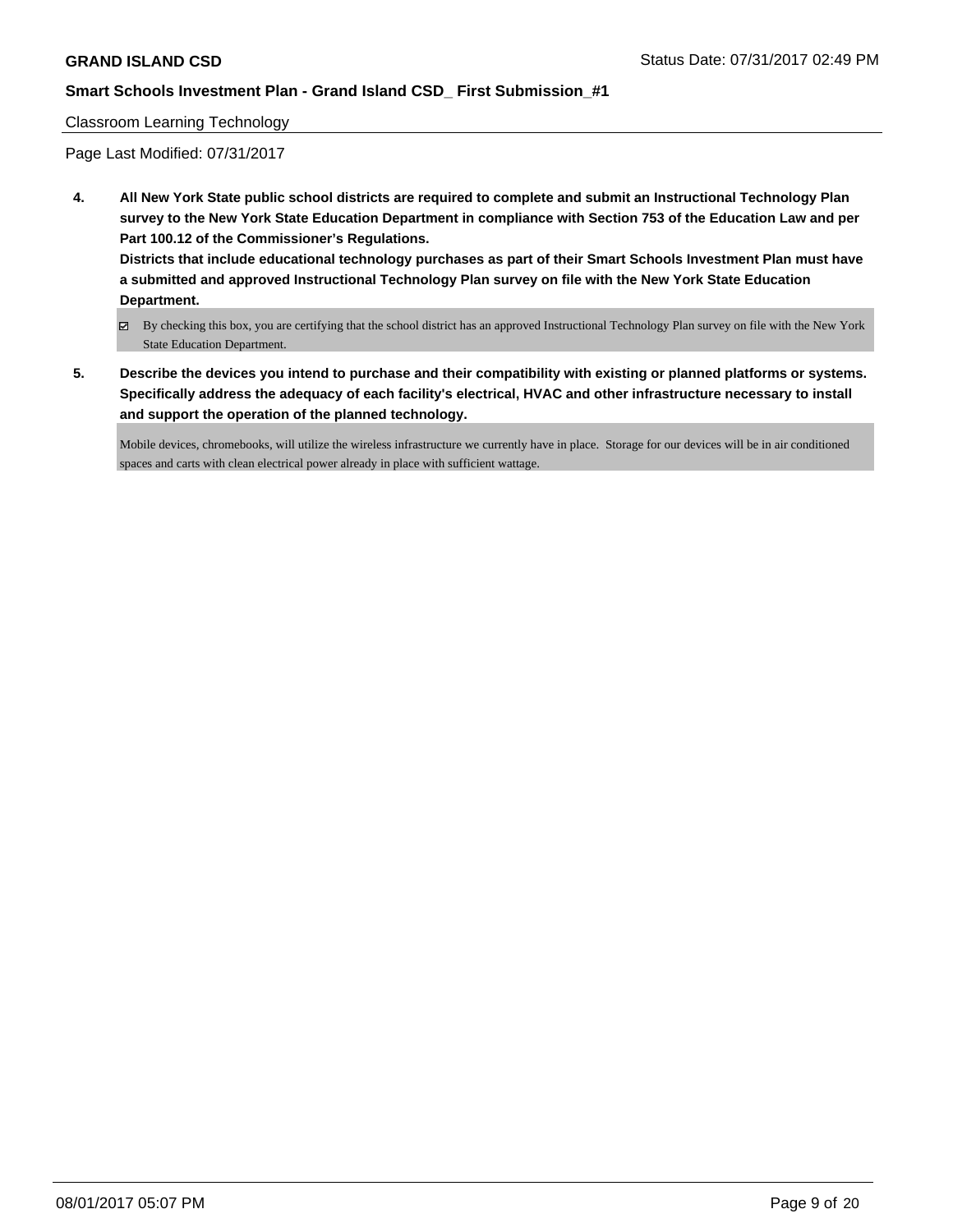### Classroom Learning Technology

Page Last Modified: 07/31/2017

- **6. Describe how the proposed technology purchases will:**
	- **> enhance differentiated instruction;**
	- **> expand student learning inside and outside the classroom;**
	- **> benefit students with disabilities and English language learners; and**
	- **> contribute to the reduction of other learning gaps that have been identified within the district.**

**The expectation is that districts will place a priority on addressing the needs of students who struggle to succeed in a rigorous curriculum. Responses in this section should specifically address this concern and align with the district's Instructional Technology Plan (in particular Question 2 of E. Curriculum and Instruction: "Does the district's instructional technology plan address the needs of students with disabilities to ensure equitable access to instruction, materials and assessments?" and Question 3 of the same section: "Does the district's instructional technology plan address the provision of assistive technology specifically for students with disabilities to ensure access to and participation in the general curriculum?"**

The District currently has a 1 to 1 Chromebook initiative in two grade 5 classrooms and ipads in all of grade 2. The District Technology Committee, ADMIN team and Board of Education supports a gradual expansion which will begin with grades 3 and 5. The following three years we will gradually increase the program to include all grades. Our objectives for the 1 to 1 initiative are: a)student-centered instructional practices b)Differentiate learning to meet the needs of all students c)Collaboration within and beyond the classroom walls. Staff development will be provided to all teachers throughout the school year with specific focus on those currently in a 1 to 1 setting. eLearning coaches at each building were added to the 2017-2018 budget to support teachers and increase collaboration across buildings. The district will be in its second year of Google Aps for Education adoption. Many teachers have already attended G Suite training and accounts have been created for all students K-12. G Suite will allow faculty, staff and students access to their files and a wide variety of apps, including a word processing tool, 24x7. This will significantly expand the options teachers have in providing instruction. Interested teachers are investigating the flipped classroom concept and looking at other on-line and distance learning opportunities for students. The district uses technology to support student needs identified in IEPs and 504 plans. Tools like voice recognition software, speech to text software, sound amplification systems, enlarged keyboards and large monitors are used by students when needed. These tools are available in the classroom setting as well as testing centers. Portable versions are provided for students who move from classroom to classroom. The district works closely with BOCES providers and special education teachers to make sure all equipment is working and teachers have the training necessary to effectively work with the students. The district also works with BOCES to arrange for students to go through technology evaluations to identify appropriate software and hardware solutions that meet the individual student's needs. As the district moves forward in rolling out 1 to 1 devices in all grades, efforts are being made is to find ways to use the student's assigned mobile device to meet the unique needs of our special education students. Faculty are working on identifying apps and applications that support the needs of the students but still allow them to use the same devices as their general education peers. For example, the devices have microphones to support dictation. The use of Google Apps for Education makes is much easier for teachers and providers to share documents and information that students need to access at home. It also allows collaboration between all staff that work with students to keep everyone more involved. Chromebooks and Google Apps support the use of assistive technology (AT) that help students with special needs access curriculum and information. There are specialized web apps including: screen readers, text-to-speech and speech-to-text and screen magnifiers. The district will purchase the Read and Write for Google Docs app which is a valuable tool for students with learning difficulties, dyslexia or ELL/ESN needs. The Chrome browser also allows high contrast color settings and voice commands. Some apps still work better on an iPad and the district will continue to support iPad devices as needed. Through the purchase

# **7. Where appropriate, describe how the proposed technology purchases will enhance ongoing communication with parents and other stakeholders and help the district facilitate technology-based regional partnerships, including distance learning and other efforts.**

Through the purchase of mobile devices within the classroom, we are providing an additional means for students to communicate and collaborate in the learning process. With the use of an LMS, parents are able to access the coursework, monitor their child's submissions and communicate with teachers. They can monitor student progress in real time. By parents getting involved with what the student is doing in school it increases communication and collaboration between home and school. Video conferencing and the collaborative nature of Google Apps for Education increases the ability for students to work with other students within their class, school, district, state or world.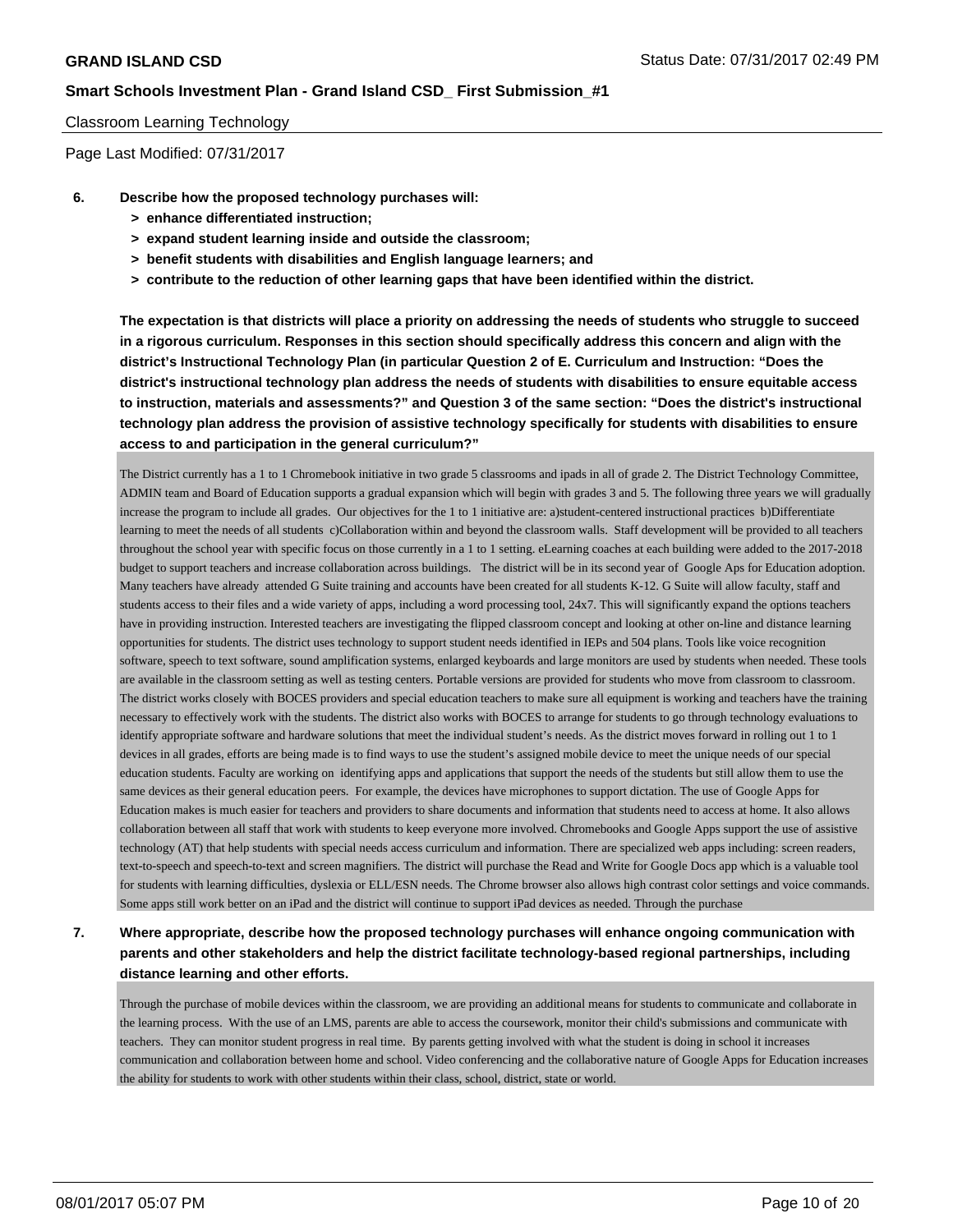#### Classroom Learning Technology

Page Last Modified: 07/31/2017

**8. Describe the district's plan to provide professional development to ensure that administrators, teachers and staff can employ the technology purchased to enhance instruction successfully.**

**Note: This response should be aligned and expanded upon in accordance with your district's response to Question 1 of F. Professional Development of your Instructional Technology Plan: "Please provide a summary of professional development offered to teachers and staff, for the time period covered by this plan, to support technology to enhance teaching and learning. Please include topics, audience and method of delivery within your summary."**

Professional development will be ongoing and extensive throughout the school year and is guided by the goals outlined in the District CDEP Plan and Technology Plan. A Staff Development Committee made up of faculty and administrators recommends program structure and content. Five eLearning coach positions were added to our budget this year, one in each building. eLearning coaches are classroom teachers who receive a stipend to serve as a liaison between faculty and the IT department to build collaboration and communication while advancing program. They will provide just in time learning to faculty within their building and facilitate building level technology committees. The district is part of BOCES CSLO/model school days which will supplement the work of the eLearning Coaches. Formal instruction will be provided on Superintendent conference days as well as through pull-out and push-in delivery methods. A list of training days is below along with topics that will be covered throughout the year.

| 8/22 & 8/23 2017 | New Teacher Orientation  |
|------------------|--------------------------|
| 8/31/2017        | Superintendent Conf. Day |
| 10/17/2017       | CSLO day                 |
| 11/7/2017        | Superintendent Conf. Day |
| 1/12/2018        | CSLO day                 |
| 1/11/2018        | CSLO day                 |
| 2/5/2018         | CSLO day                 |
| 2/12/2018        | CSLO day                 |
| 3/5/2018         | CSLO day                 |
| 4/23/2018        | Superintendent Conf. Day |
| 5/14/2018        | Superintendent Conf. Day |

| PD Topics                                                 |
|-----------------------------------------------------------|
| G Suite - Docs, sheets, slides, classroom, web pages      |
| Google extensions, add on's and apps                      |
| Chromebook basics                                         |
| Renaissance Star - benchmarking                           |
| eDoctrina - progress monitoring                           |
| <b>Flipped Classroom</b>                                  |
| Online assessments - castle learning, edoctrina, raz kids |

# **9. Districts must contact the SUNY/CUNY teacher preparation program that supplies the largest number of the district's new teachers to request advice on innovative uses and best practices at the intersection of pedagogy and educational technology.**

By checking this box, you certify that you have contacted the SUNY/CUNY teacher preparation program that supplies the largest number of your new teachers to request advice on these issues.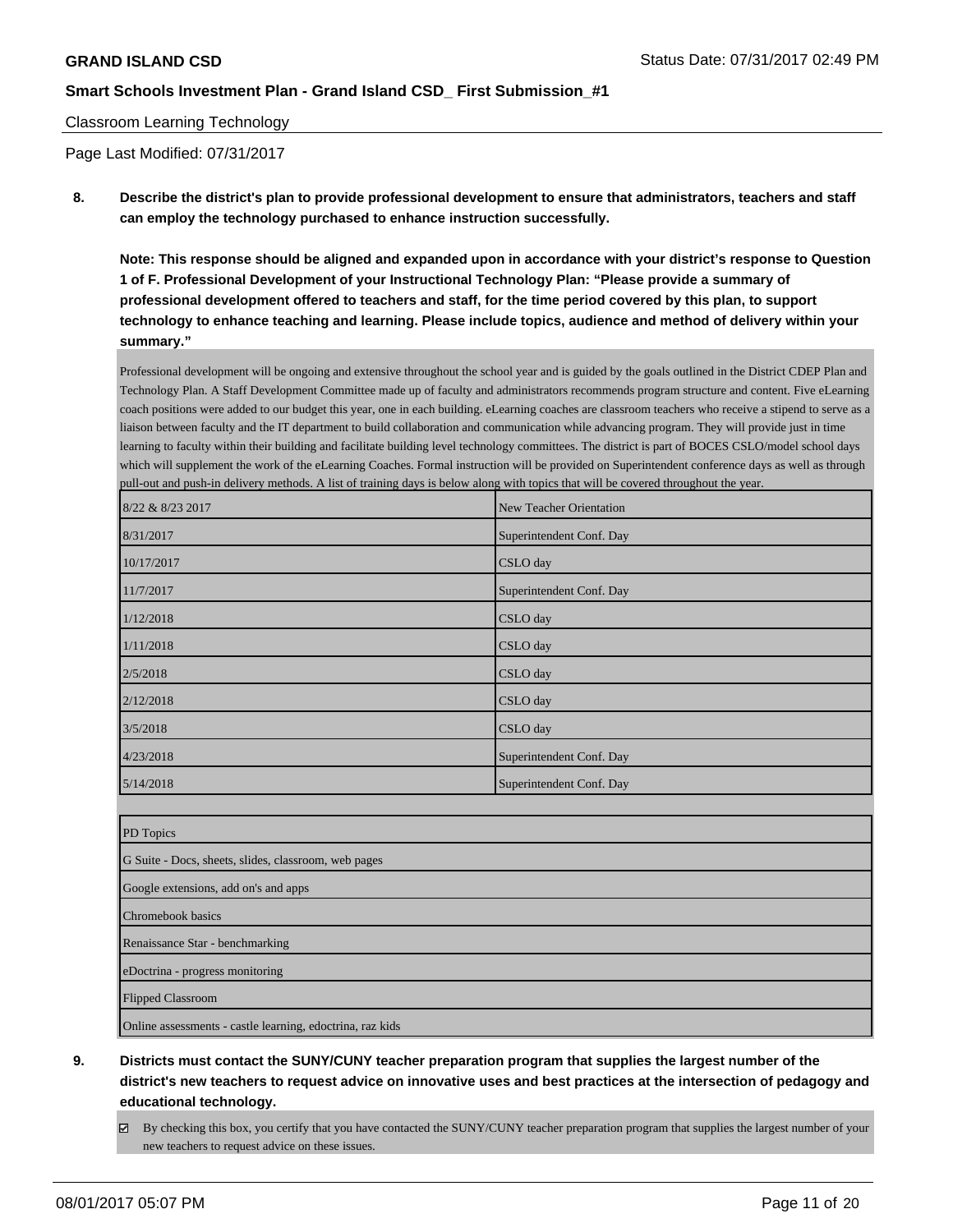Classroom Learning Technology

Page Last Modified: 07/31/2017

**9a. Please enter the name of the SUNY or CUNY Institution that you contacted.**

Buffalo State College

**9b. Enter the primary Institution phone number.**

716-878-4214

**9c. Enter the name of the contact person with whom you consulted and/or will be collaborating with on innovative uses of technology and best practices.**

Dr. Wendy Paterson

**10. A district whose Smart Schools Investment Plan proposes the purchase of technology devices and other hardware must account for nonpublic schools in the district.**

**Are there nonpublic schools within your school district?**

**Ø** Yes

- $\square$  No
- **10a. Describe your plan to loan purchased hardware to nonpublic schools within your district. The plan should use your district's nonpublic per-student loan amount calculated below, within the framework of the guidance. Please enter the date by which nonpublic schools must request classroom technology items. Also, specify in your response the devices that the nonpublic schools have requested, as well as in the in the Budget and the Expenditure Table at the end of the page.**

We have met with and discussed over the phone our smart schools plan with the one nonpublic school in our district. As with other New York funded programs, the Smart Schools Funds allow non-public schools in our district to be part of the program on a loan basis. St. Stephen's School will have the capability of utilizing our Smart Schools devices. They have decided to purchase the same type of chrome book as our district. We will request a decision annually in June of subsequent years while the smart schools money is available. Their allocation is \$11,286

**10b. A final Smart Schools Investment Plan cannot be approved until school authorities have adopted regulations specifying the date by which requests from nonpublic schools for the purchase and loan of Smart Schools Bond Act classroom technology must be received by the district.**

By checking this box, you certify that you have such a plan and associated regulations in place that have been made public.

**11. Nonpublic Classroom Technology Loan Calculator**

**The Smart Schools Bond Act provides that any Classroom Learning Technology purchases made using Smart Schools funds shall be lent, upon request, to nonpublic schools in the district. However, no school district shall be required to loan technology in amounts greater than the total obtained and spent on technology pursuant to the Smart Schools Bond Act and the value of such loan may not exceed the total of \$250 multiplied by the nonpublic school enrollment in the base year at the time of enactment.**

### **See:**

**http://www.p12.nysed.gov/mgtserv/smart\_schools/docs/Smart\_Schools\_Bond\_Act\_Guidance\_04.27.15\_Final.pdf.**

|                                       | 1. Classroom<br>Technology<br>Sub-allocation | 2. Public<br>Enrollment<br>$(2014-15)$ | l 3. Nonpublic<br>Enrollment<br>(2014-15) | l 4. Sum of<br>Public and<br>l Nonpublic | 15. Total Per<br>Pupil Sub-<br>allocation | l 6. Total<br>Nonpublic Loan<br>Amount |
|---------------------------------------|----------------------------------------------|----------------------------------------|-------------------------------------------|------------------------------------------|-------------------------------------------|----------------------------------------|
|                                       |                                              |                                        |                                           | Enrollment                               |                                           |                                        |
| Calculated Nonpublic Loan<br>  Amount | 206.250                                      | 2.962                                  | 171                                       | 3,133                                    | 66                                        | 11.286                                 |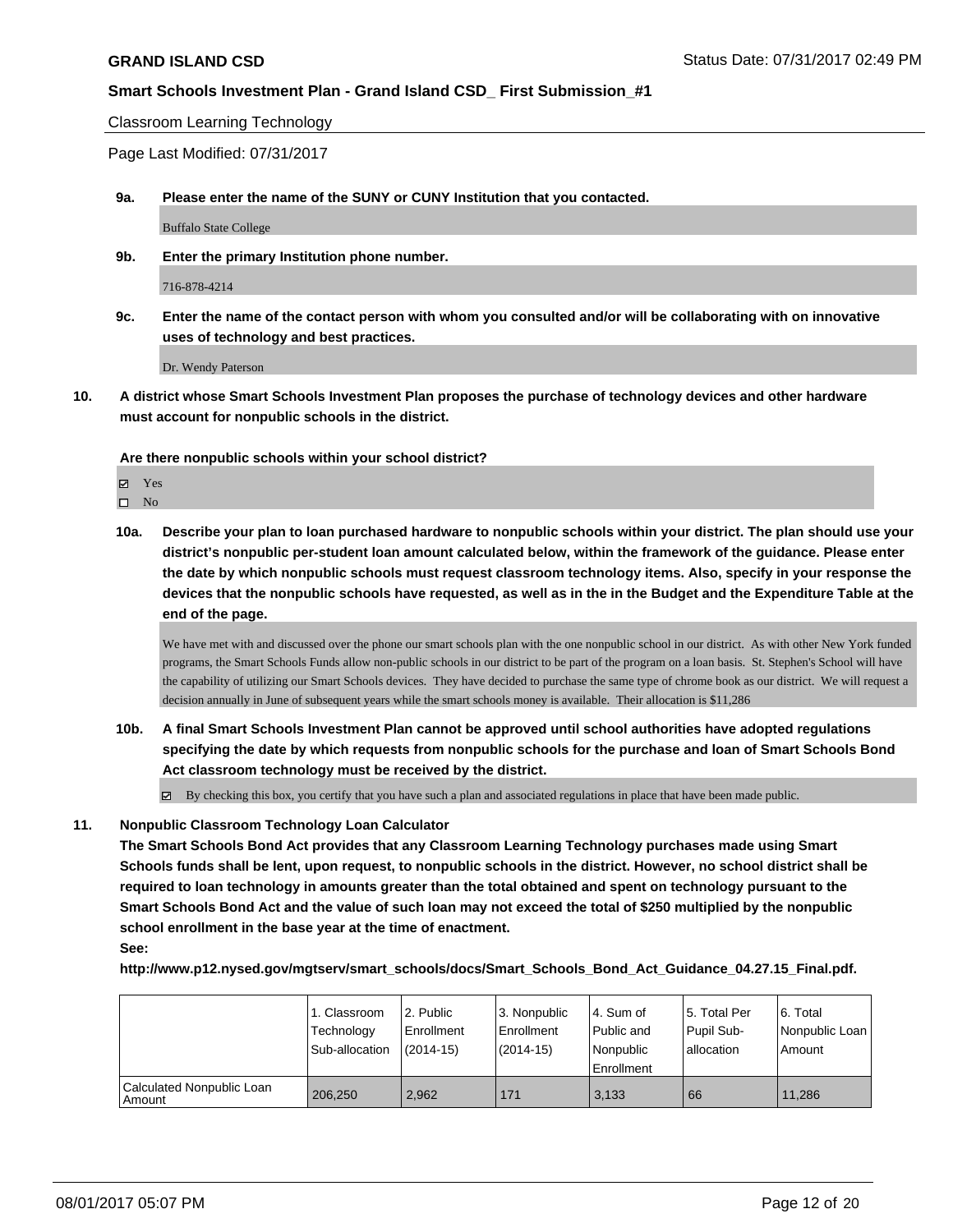#### Classroom Learning Technology

Page Last Modified: 07/31/2017

**12. To ensure the sustainability of technology purchases made with Smart Schools funds, districts must demonstrate a long-term plan to maintain and replace technology purchases supported by Smart Schools Bond Act funds. This sustainability plan shall demonstrate a district's capacity to support recurring costs of use that are ineligible for Smart Schools Bond Act funding such as device maintenance, technical support, Internet and wireless fees, maintenance of hotspots, staff professional development, building maintenance and the replacement of incidental items. Further, such a sustainability plan shall include a long-term plan for the replacement of purchased devices and equipment at the end of their useful life with other funding sources.**

 $\boxtimes$  By checking this box, you certify that the district has a sustainability plan as described above.

**13. Districts must ensure that devices purchased with Smart Schools Bond funds will be distributed, prepared for use, maintained and supported appropriately. Districts must maintain detailed device inventories in accordance with generally accepted accounting principles.**

By checking this box, you certify that the district has a distribution and inventory management plan and system in place.

**14. If you are submitting an allocation for Classroom Learning Technology complete this table. Note that the calculated Total at the bottom of the table must equal the Total allocation for this category that you entered in the SSIP Overview overall budget.**

|                          | Sub-Allocation |
|--------------------------|----------------|
| Interactive Whiteboards  | (No Response)  |
| Computer Servers         | (No Response)  |
| <b>Desktop Computers</b> | (No Response)  |
| Laptop Computers         | 173,700        |
| <b>Tablet Computers</b>  | (No Response)  |
| <b>Other Costs</b>       | 32,550         |
| Totals:                  | 206,250        |

**15. Please detail the type, quantity, per unit cost and total cost of the eligible items under each sub-category. This is especially important for any expenditures listed under the "Other" category. All expenditures must be capital-bond eligible to be reimbursed through the SSBA. If you have any questions, please contact us directly through smartschools@nysed.gov.**

**Please specify in the "Item to be Purchased" field which specific expenditures and items are planned to meet the district's nonpublic loan requirement, if applicable.**

**NOTE: Wireless Access Points that will be loaned/purchased for nonpublic schools should ONLY be included in this category, not under School Connectivity, where public school districts would list them.**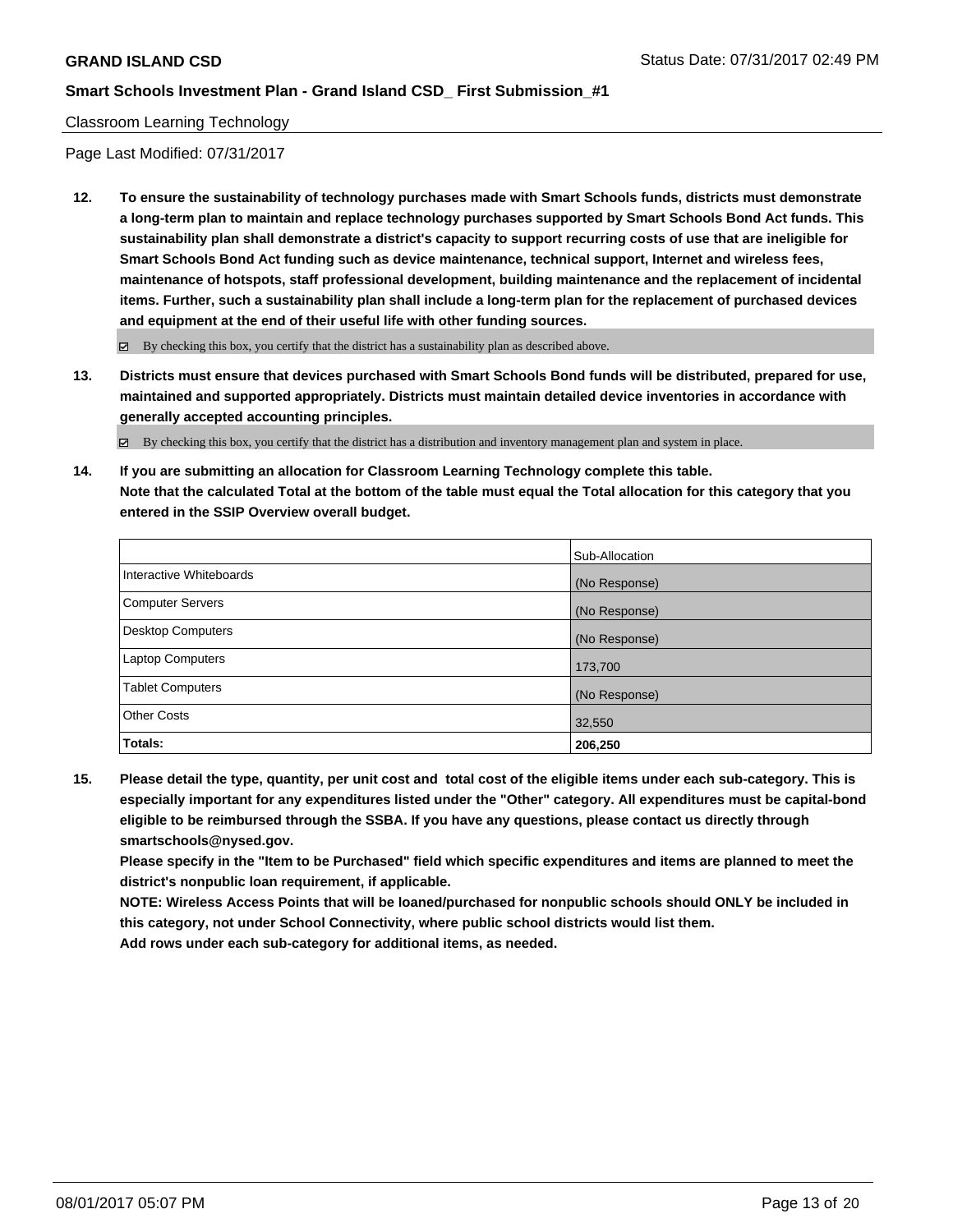# Classroom Learning Technology

Page Last Modified: 07/31/2017

| Select the allowable expenditure<br>type.<br>Repeat to add another item under<br>each type. | Iltem to be Purchased                  | Quantity | Cost per Item | <b>Total Cost</b> |
|---------------------------------------------------------------------------------------------|----------------------------------------|----------|---------------|-------------------|
| <b>Laptop Computers</b>                                                                     | Chromebook                             | 542      | 300           | 162,600           |
| <b>Other Costs</b>                                                                          | charging station                       | 18       | 1,000         | 18,000            |
| <b>Other Costs</b>                                                                          | <b>Chrome Mngmt License</b>            | 542      | 25            | 13,550            |
| <b>Other Costs</b>                                                                          | Spare Chromebook Chargers              | 37       | 22            | 814               |
| <b>Laptop Computers</b>                                                                     | Chrome book (nonpub)                   | 37       | 300           | 11,100            |
| <b>Other Costs</b>                                                                          | Spare Chromebook Chargers (nonpub)   8 |          | 22            | 176               |
| <b>Other Costs</b>                                                                          | Remaining nonpublic funds              |          | 10            | 10                |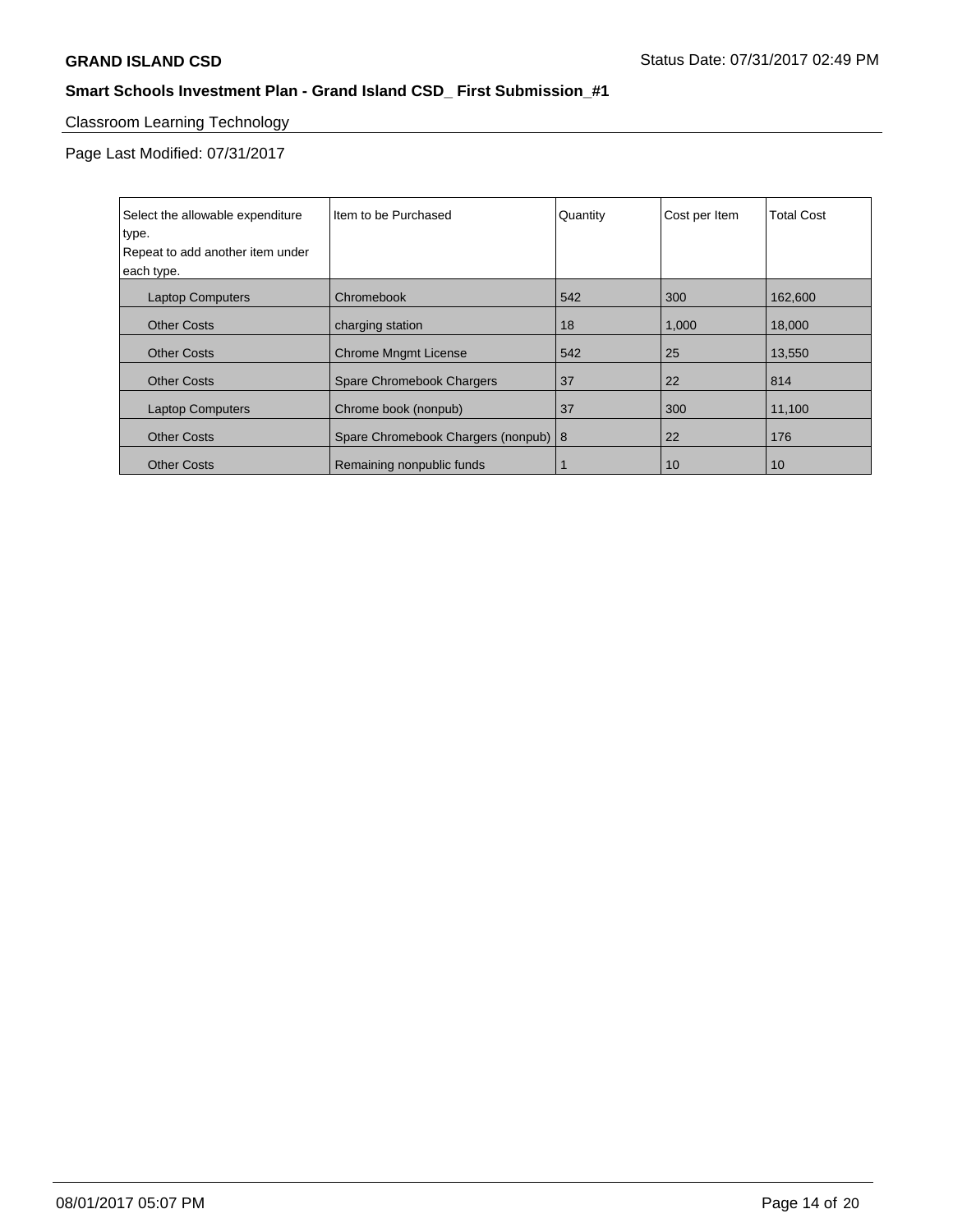Pre-Kindergarten Classrooms

### **Group 1**

**1. Provide information regarding how and where the district is currently serving pre-kindergarten students and justify the need for additional space with enrollment projections over 3 years.**

(No Response)

- **2. Describe the district's plan to construct, enhance or modernize education facilities to accommodate prekindergarten programs. Such plans must include:**
	- **Specific descriptions of what the district intends to do to each space;**
	- **An affirmation that pre-kindergarten classrooms will contain a minimum of 900 square feet per classroom;**
	- **The number of classrooms involved;**
	- **The approximate construction costs per classroom; and**

**- Confirmation that the space is district-owned or has a long-term lease that exceeds the probable useful life of the improvements.**

(No Response)

**3. Smart Schools Bond Act funds may only be used for capital construction costs. Describe the type and amount of additional funds that will be required to support ineligible ongoing costs (e.g. instruction, supplies) associated with any additional pre-kindergarten classrooms that the district plans to add.**

(No Response)

**4. All plans and specifications for the erection, repair, enlargement or remodeling of school buildings in any public school district in the State must be reviewed and approved by the Commissioner. Districts that plan capital projects using their Smart Schools Bond Act funds will undergo a Preliminary Review Process by the Office of Facilities Planning.**

**Please indicate on a separate row each project number given to you by the Office of Facilities Planning.**

| Project Number |  |
|----------------|--|
| (No Response)  |  |

**5. If you have made an allocation for Pre-Kindergarten Classrooms, complete this table.**

**Note that the calculated Total at the bottom of the table must equal the Total allocation for this category that you entered in the SSIP Overview overall budget.**

|                                          | Sub-Allocation |
|------------------------------------------|----------------|
| Construct Pre-K Classrooms               | (No Response)  |
| Enhance/Modernize Educational Facilities | (No Response)  |
| <b>Other Costs</b>                       | (No Response)  |
| Totals:                                  | $\mathbf{0}$   |

**6. Please detail the type, quantity, per unit cost and total cost of the eligible items under each sub-category. This is especially important for any expenditures listed under the "Other" category. All expenditures must be capital-bond eligible to be reimbursed through the SSBA. If you have any questions, please contact us directly through smartschools@nysed.gov.**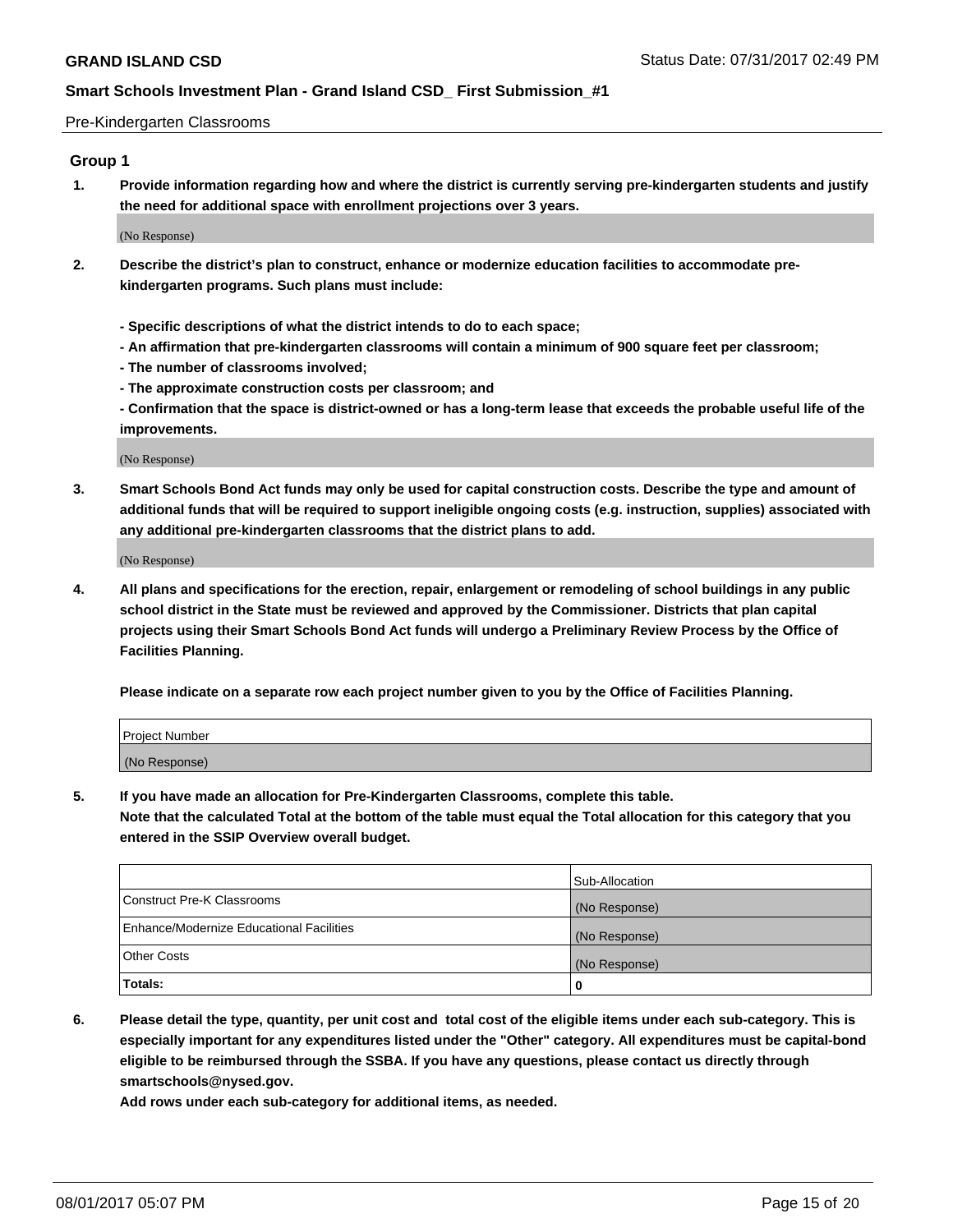Pre-Kindergarten Classrooms

| Select the allowable expenditure | Item to be purchased | Quantity      | Cost per Item | <b>Total Cost</b> |
|----------------------------------|----------------------|---------------|---------------|-------------------|
| type.                            |                      |               |               |                   |
| Repeat to add another item under |                      |               |               |                   |
| each type.                       |                      |               |               |                   |
| (No Response)                    | (No Response)        | (No Response) | (No Response) | (No Response)     |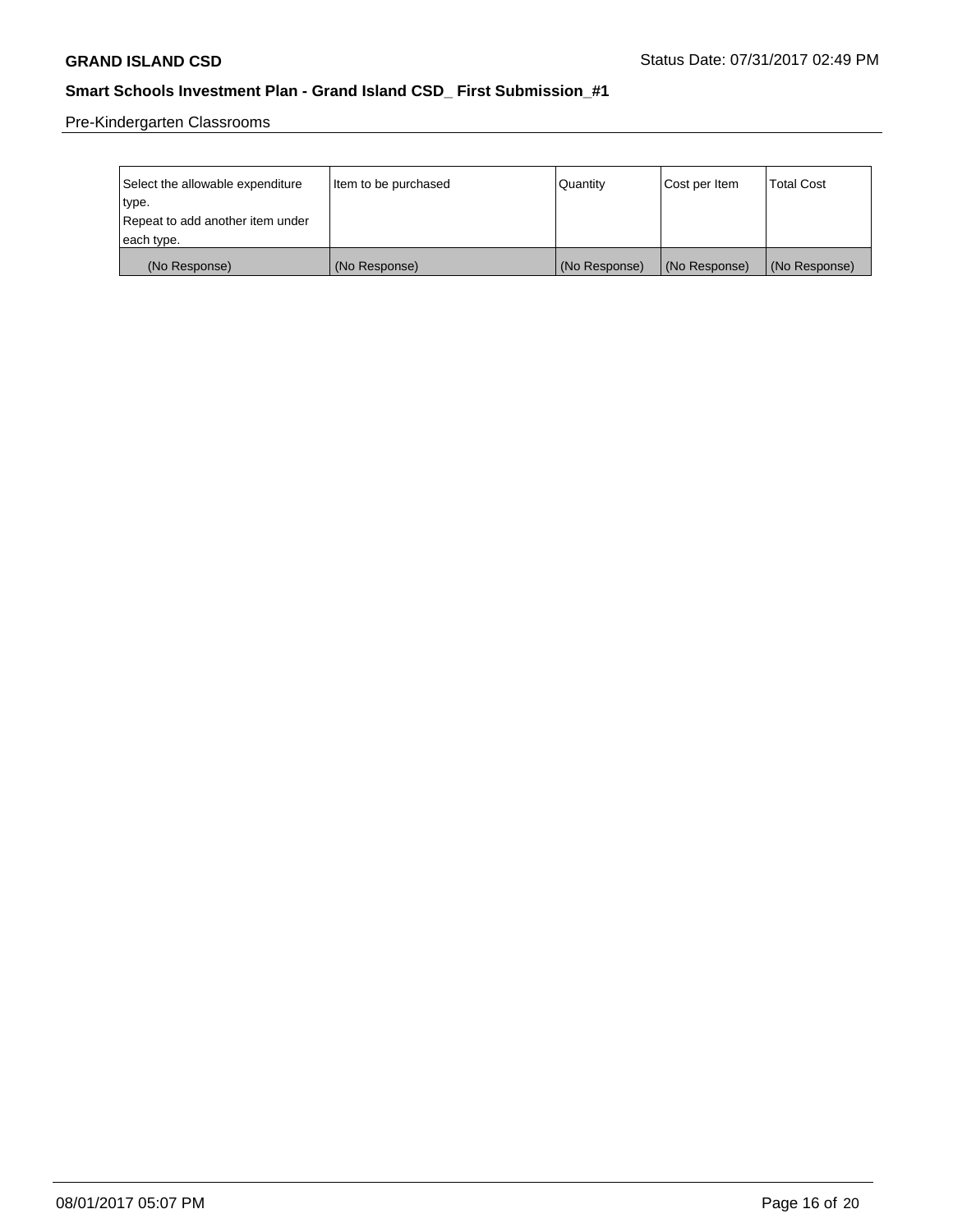Replace Transportable Classrooms

### **Group 1**

**1. Describe the district's plan to construct, enhance or modernize education facilities to provide high-quality instructional space by replacing transportable classrooms.**

(No Response)

**2. All plans and specifications for the erection, repair, enlargement or remodeling of school buildings in any public school district in the State must be reviewed and approved by the Commissioner. Districts that plan capital projects using their Smart Schools Bond Act funds will undergo a Preliminary Review Process by the Office of Facilities Planning.**

**Please indicate on a separate row each project number given to you by the Office of Facilities Planning.**

| Project Number |  |
|----------------|--|
| (No Response)  |  |

**3. For large projects that seek to blend Smart Schools Bond Act dollars with other funds, please note that Smart Schools Bond Act funds can be allocated on a pro rata basis depending on the number of new classrooms built that directly replace transportable classroom units.**

**If a district seeks to blend Smart Schools Bond Act dollars with other funds describe below what other funds are being used and what portion of the money will be Smart Schools Bond Act funds.**

(No Response)

**4. If you have made an allocation for Replace Transportable Classrooms, complete this table. Note that the calculated Total at the bottom of the table must equal the Total allocation for this category that you entered in the SSIP Overview overall budget.**

|                                                | Sub-Allocation |
|------------------------------------------------|----------------|
| Construct New Instructional Space              | (No Response)  |
| Enhance/Modernize Existing Instructional Space | (No Response)  |
| Other Costs                                    | (No Response)  |
| Totals:                                        | 0              |

**5. Please detail the type, quantity, per unit cost and total cost of the eligible items under each sub-category. This is especially important for any expenditures listed under the "Other" category. All expenditures must be capital-bond eligible to be reimbursed through the SSBA. If you have any questions, please contact us directly through smartschools@nysed.gov.**

| Select the allowable expenditure | Item to be purchased | Quantity      | Cost per Item | <b>Total Cost</b> |
|----------------------------------|----------------------|---------------|---------------|-------------------|
| type.                            |                      |               |               |                   |
| Repeat to add another item under |                      |               |               |                   |
| each type.                       |                      |               |               |                   |
| (No Response)                    | (No Response)        | (No Response) | (No Response) | (No Response)     |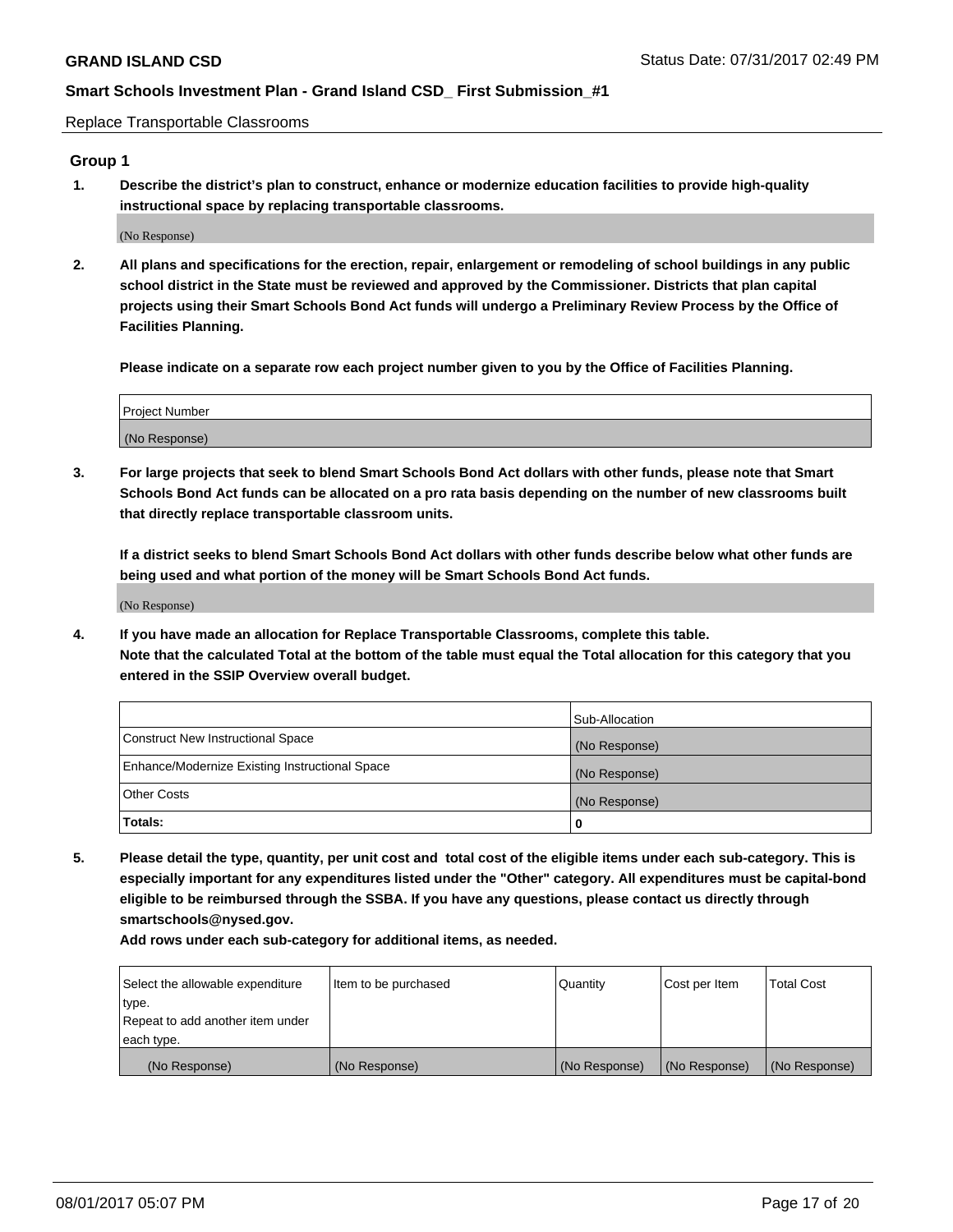High-Tech Security Features

### **Group 1**

**1. Describe how you intend to use Smart Schools Bond Act funds to install high-tech security features in school buildings and on school campuses.**

(No Response)

**2. All plans and specifications for the erection, repair, enlargement or remodeling of school buildings in any public school district in the State must be reviewed and approved by the Commissioner. Districts that plan capital projects using their Smart Schools Bond Act funds will undergo a Preliminary Review Process by the Office of Facilities Planning.** 

**Please indicate on a separate row each project number given to you by the Office of Facilities Planning.**

| <b>Project Number</b> |  |
|-----------------------|--|
| (No Response)         |  |

- **3. Was your project deemed eligible for streamlined Review?**
	- Yes  $\square$  No
- **4. Include the name and license number of the architect or engineer of record.**

| <b>Name</b>   | License Number |
|---------------|----------------|
| (No Response) | (No Response)  |

**5. If you have made an allocation for High-Tech Security Features, complete this table. Note that the calculated Total at the bottom of the table must equal the Total allocation for this category that you entered in the SSIP Overview overall budget.**

|                                                      | Sub-Allocation |
|------------------------------------------------------|----------------|
| Capital-Intensive Security Project (Standard Review) | (No Response)  |
| <b>Electronic Security System</b>                    | (No Response)  |
| <b>Entry Control System</b>                          | (No Response)  |
| Approved Door Hardening Project                      | (No Response)  |
| <b>Other Costs</b>                                   | (No Response)  |
| Totals:                                              | 0              |

**6. Please detail the type, quantity, per unit cost and total cost of the eligible items under each sub-category. This is especially important for any expenditures listed under the "Other" category. All expenditures must be capital-bond eligible to be reimbursed through the SSBA. If you have any questions, please contact us directly through smartschools@nysed.gov.**

| Select the allowable expenditure | Item to be purchased | Quantity      | Cost per Item | <b>Total Cost</b> |
|----------------------------------|----------------------|---------------|---------------|-------------------|
| type.                            |                      |               |               |                   |
| Repeat to add another item under |                      |               |               |                   |
| each type.                       |                      |               |               |                   |
| (No Response)                    | (No Response)        | (No Response) | (No Response) | (No Response)     |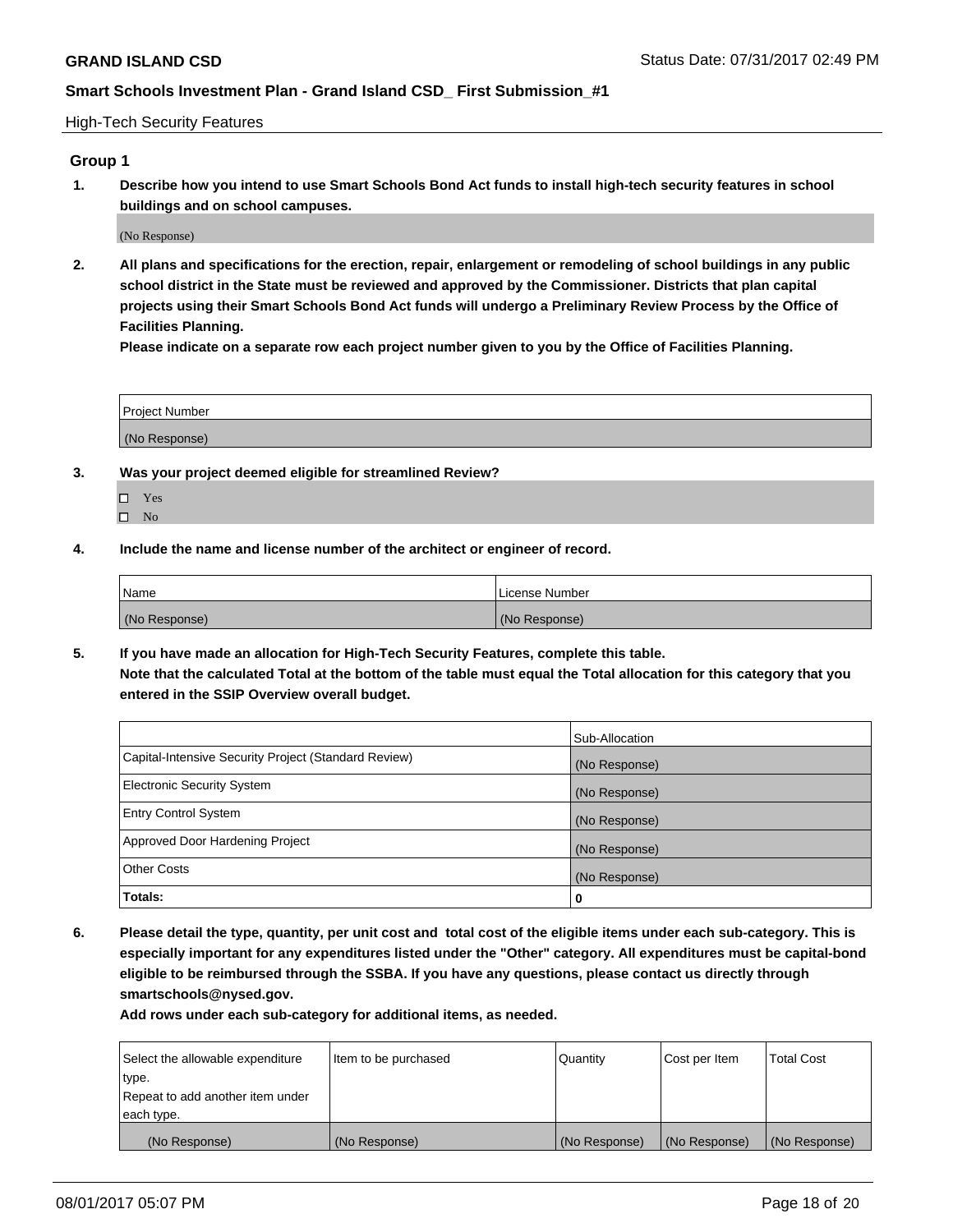Report